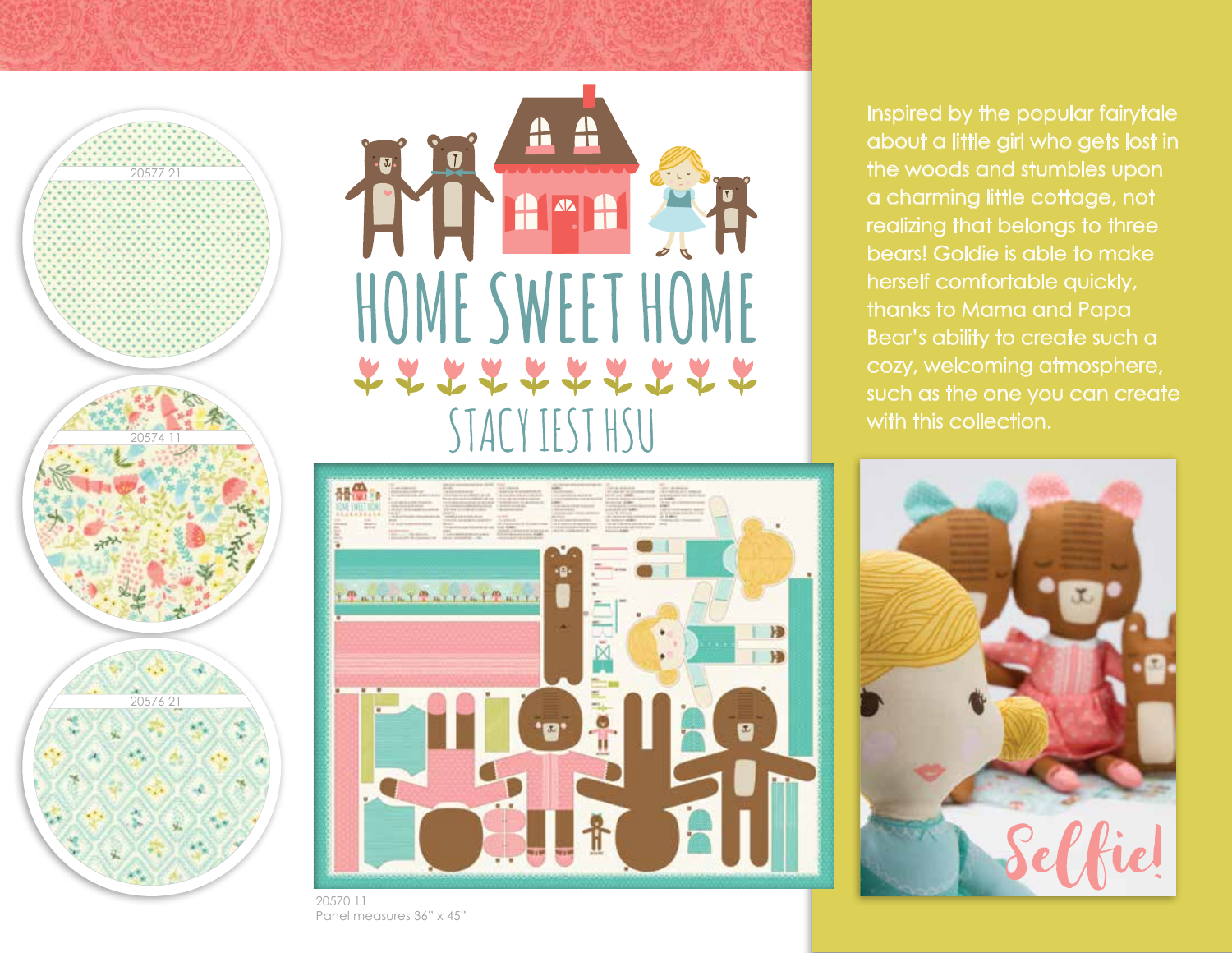

## Kit 20570

![](_page_1_Picture_2.jpeg)

KIT 20570

![](_page_1_Picture_4.jpeg)

## **Continued on next page**

**HOME SWEET HOME** by STACY IEST HSU h **March Delivery** 

 $\cdot$   $\overline{u}$  .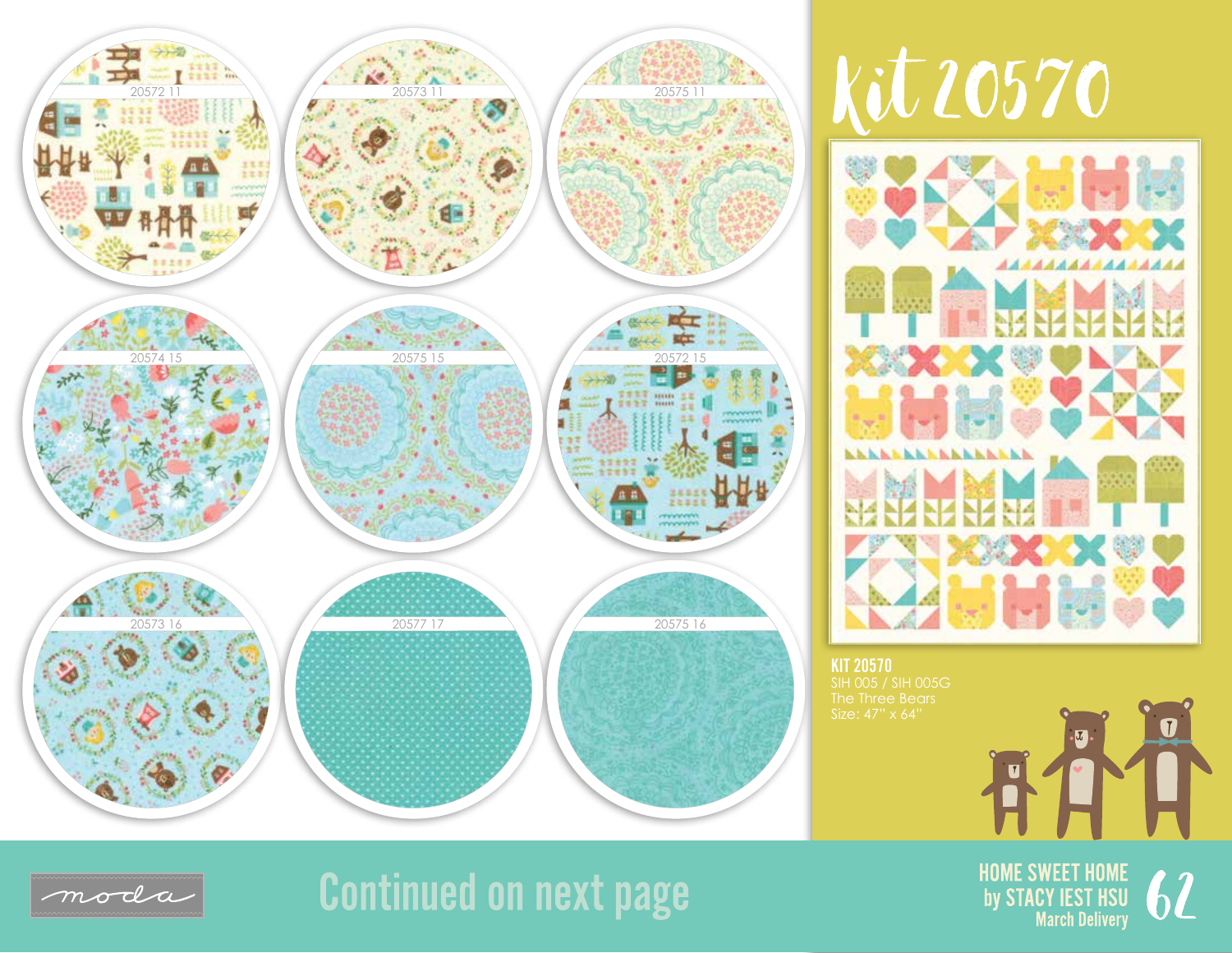![](_page_2_Figure_0.jpeg)

![](_page_2_Picture_1.jpeg)

Size: 88" x 108"

![](_page_2_Picture_3.jpeg)

Mama BearSize: 64" x 64"